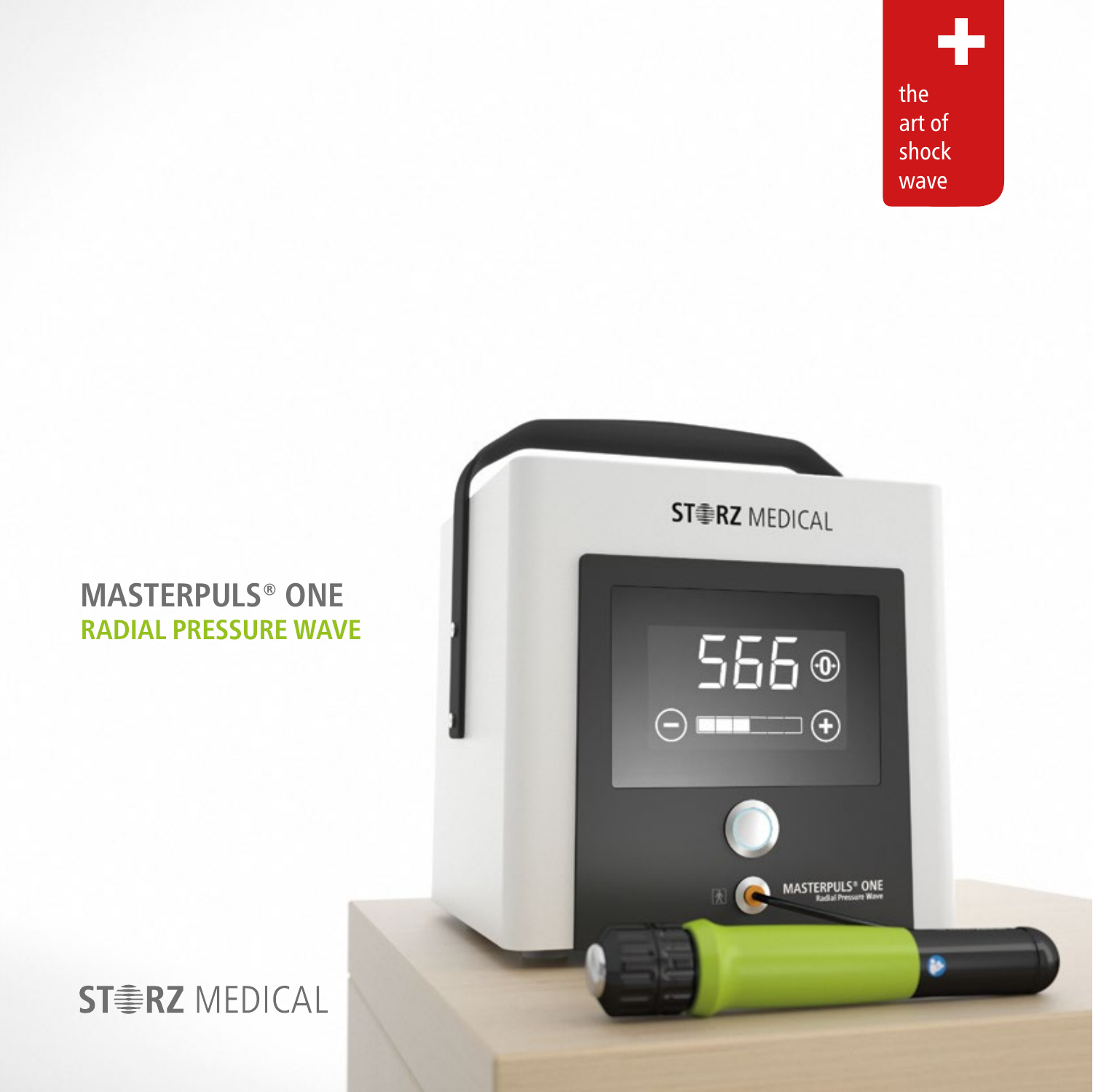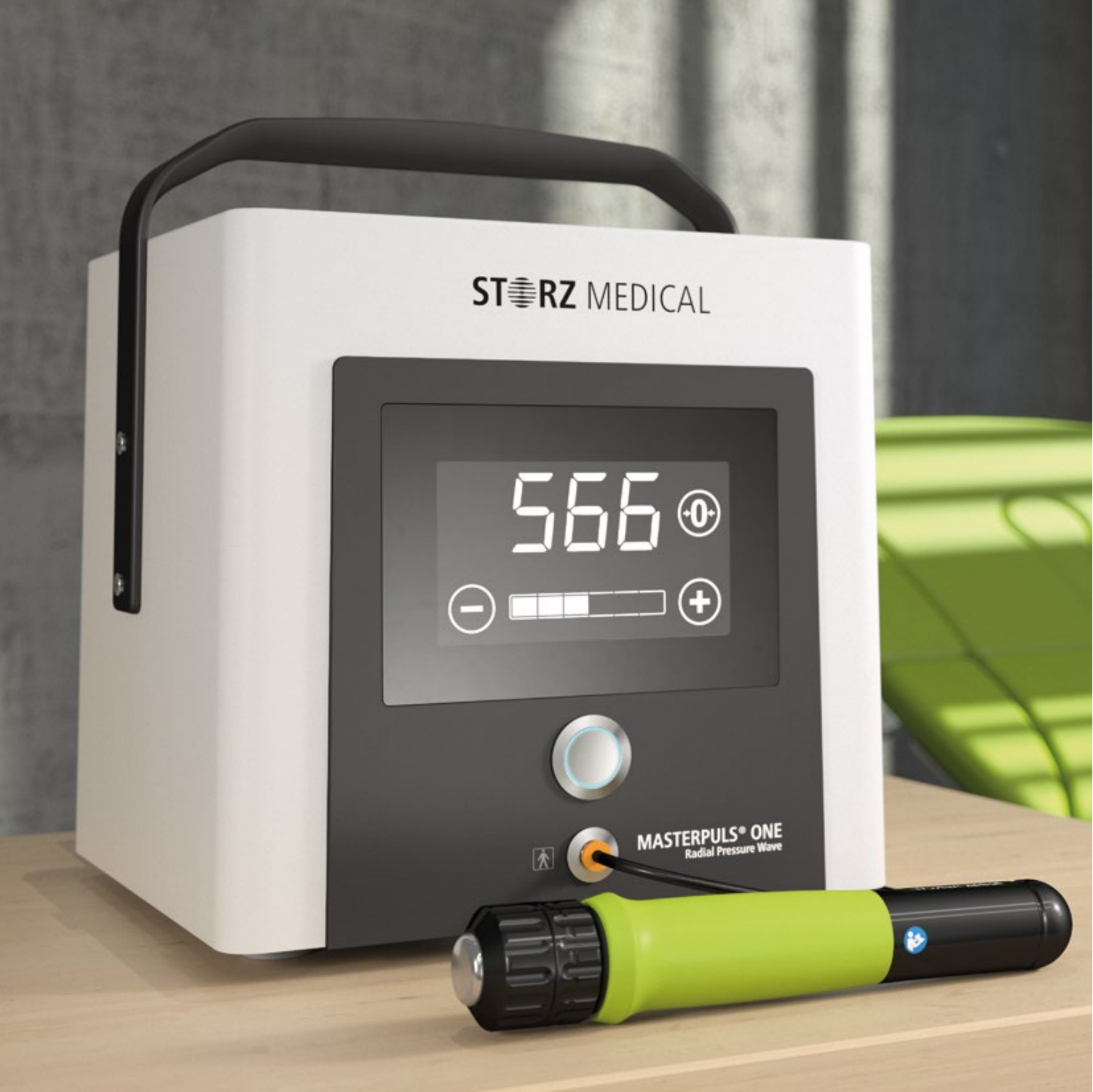#### **The new MASTERPULS® ONE**

After having launched the prototype of the world's first STORZ MEDICAL shock wave system in 1988, we have continued to develop a series of technological innovations in the field of extracorporeal shock wave therapy. Offering non-invasive solutions to pressing therapeutic challenges, STORZ MEDICAL has cemented its reputation as global leader in shock wave technology.

The new radial pressure wave system MASTERPULS® ONE has been developed with a clear focus on maximum ease of use, compact design, high efficiency and perfect mobility.

The MASTERPULS® ONE is ideal for use as a compact and flexible pressure wave starter model for the treatment of all standard indications.

- **n** Ideal starter model or add-on
- $\blacksquare$  Easy to use and versatile in the application
- Best »shock wave therapy companion«, even outside the therapist's office
- Dimensions:  $289 \times 238 \times 310$  mm
- $\blacksquare$  Weight: 9.8 kg
- 6 energy levels:  $6 18$  Hz / max. 2.7 bar

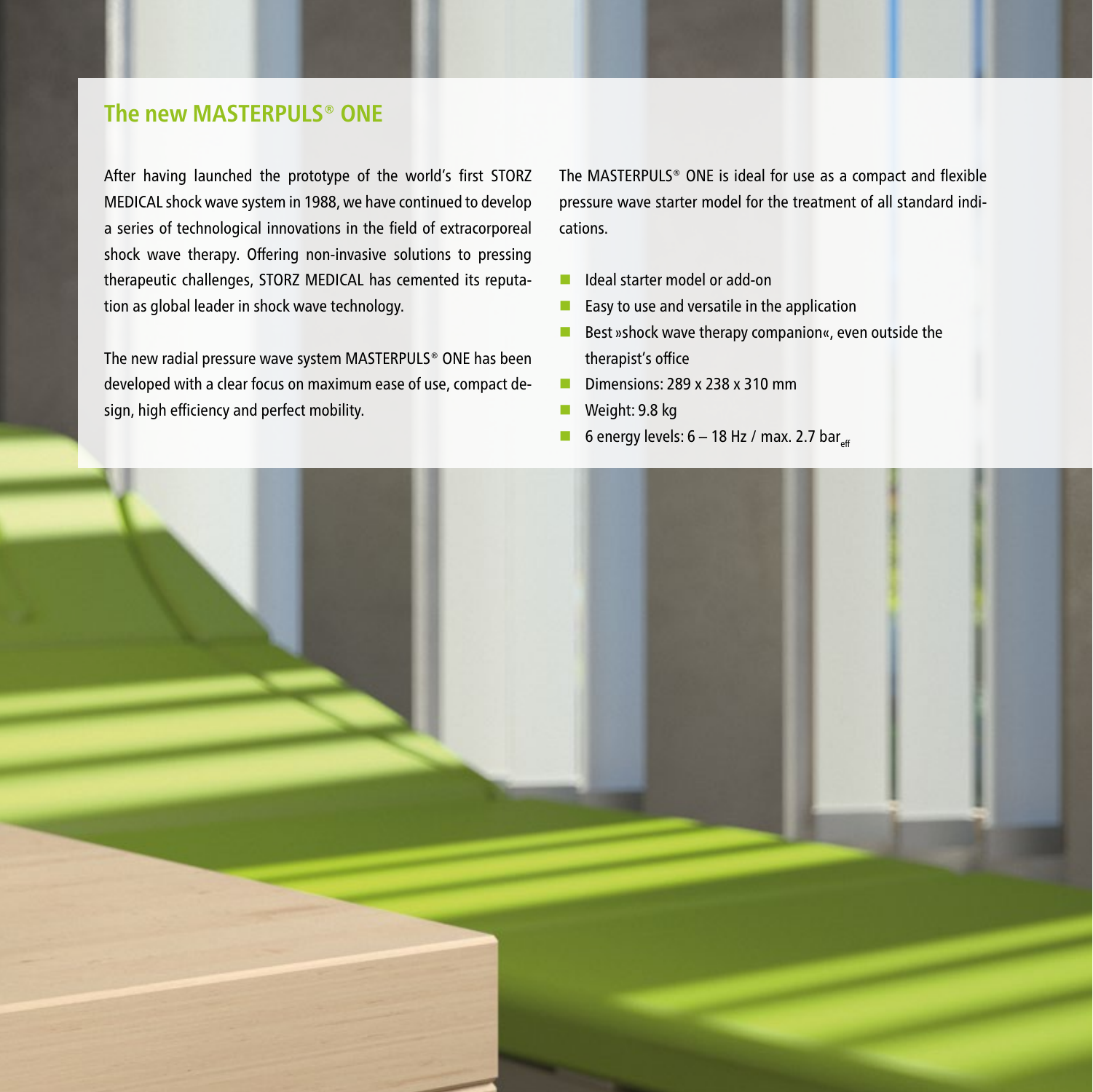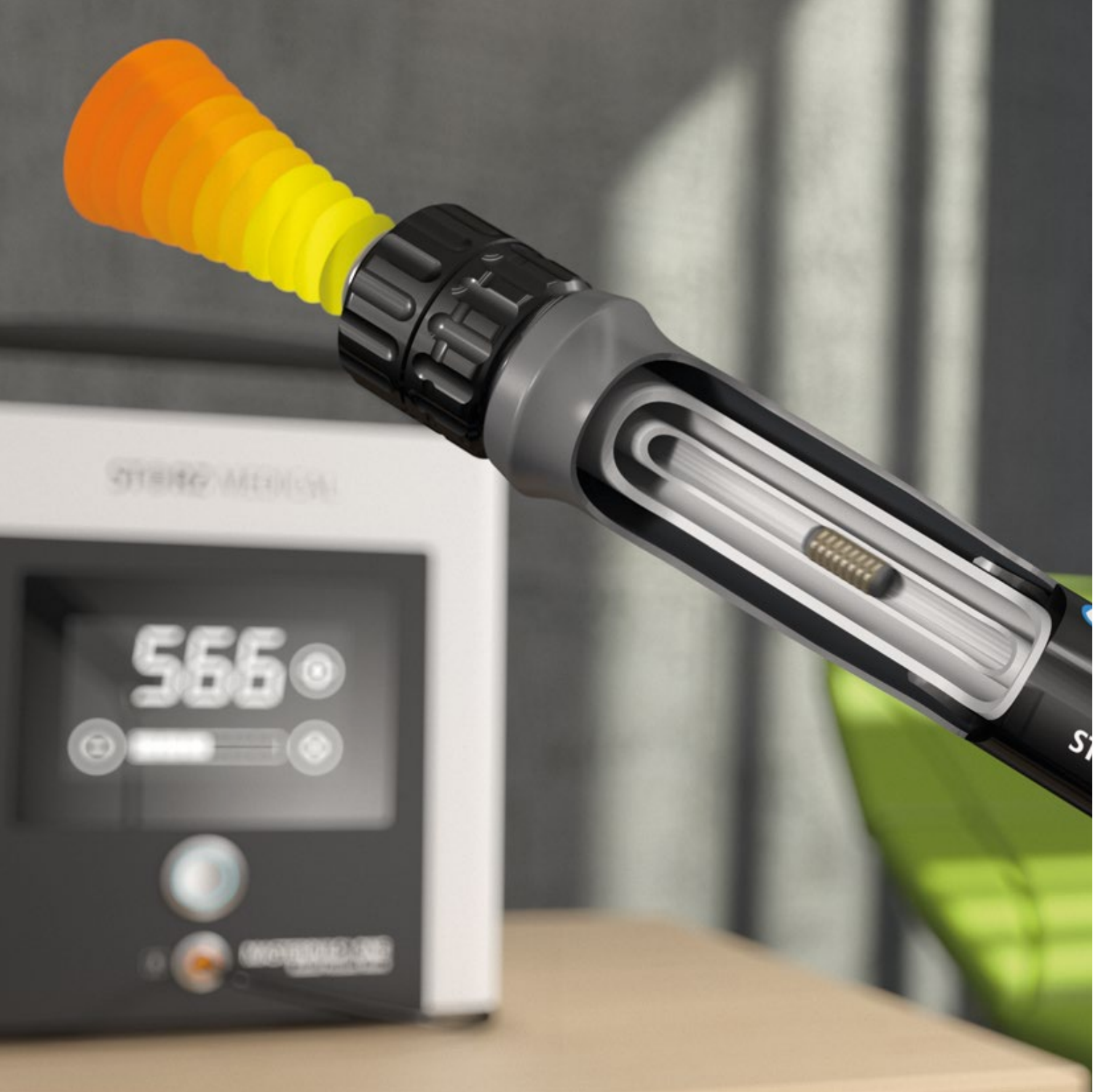## **The SPARROWTM handpiece of the MASTERPULS® ONE**

Kinetic energy is introduced into the target area inside the patient's body as the compressed air-powered projectile strikes the elastically suspended transmitter. The pressure waves produced in this manner propagate across large tissue areas.



The newly developed SPARROWTM radial handpiece is minimalist design at its best. Excellent damping during pressure wave generation reduces handpiece vibrations. As a result, the MASTERPULS® ONE is approved for operation far longer than a working day, longer than many other radial pressure wave systems available today. Thanks to its light-weight design and ergonomic shape, the SPARROW™ handpiece ensures effortless handling and treatment. The handpiece can be serviced directly by the user, which saves costs.

- Energy input over large tissue areas
- Light-weight design and minimal vibrations
- **n** Effortless treatment
- Snap-in connection **n** Reliable and cost-effective

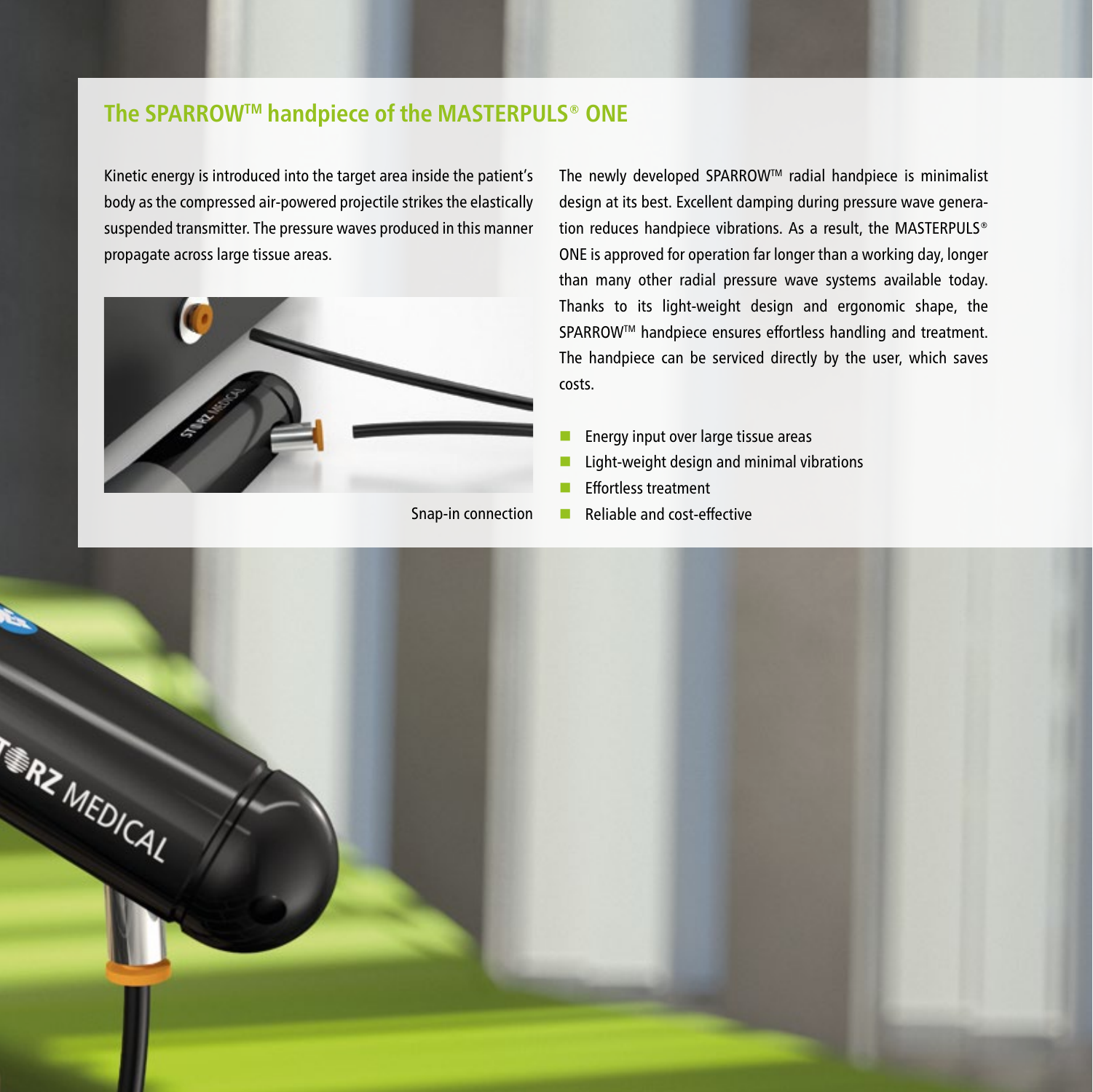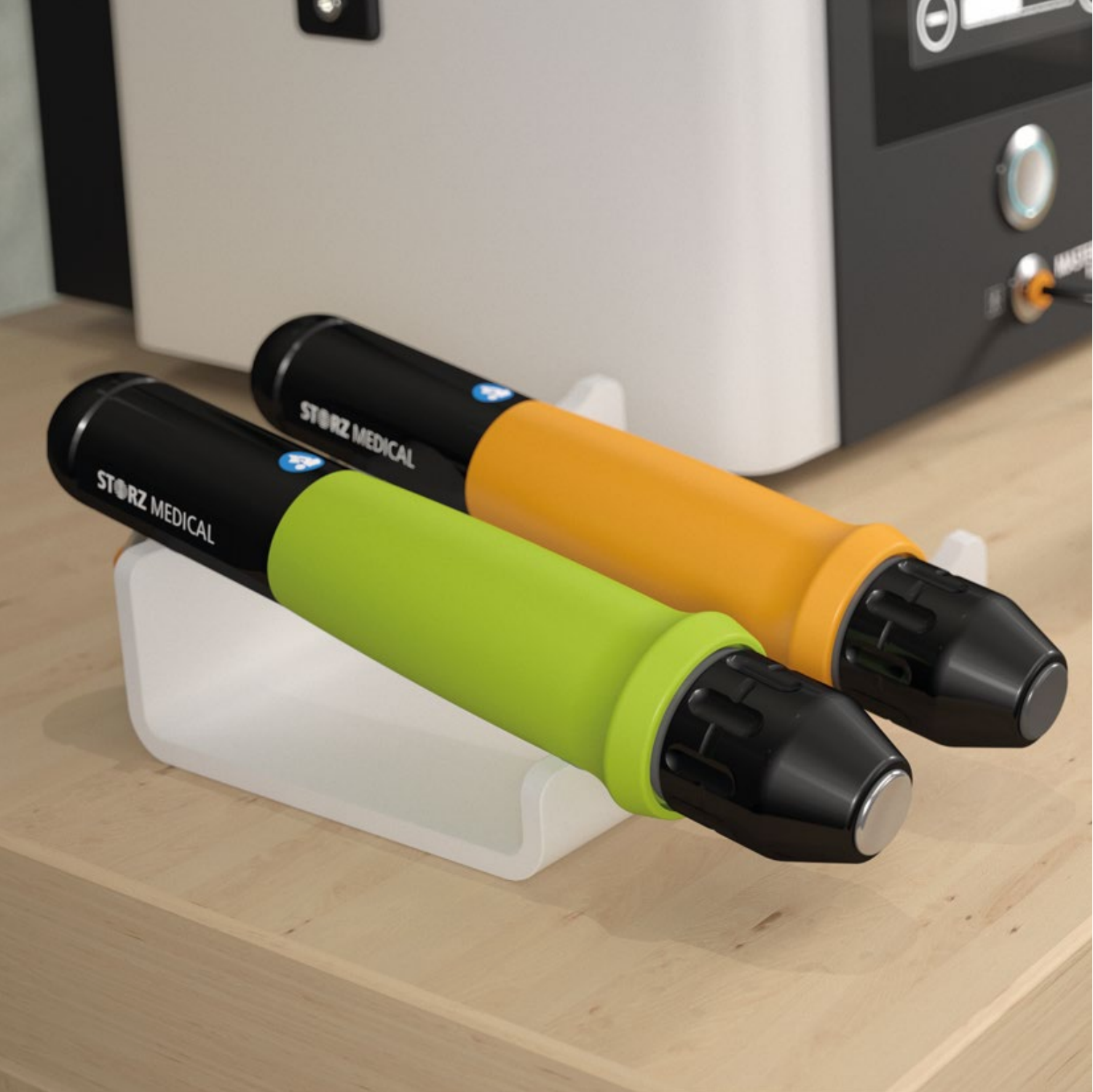

## **Transmitters and handpiece replacement**

The treatment result is decisively determined by the quality and efficiency of pressure wave transmission based on the specific disorder to be treated. In addition to the D20-S transmitter delivered with the SPARROW™ handpiece, other optional transmitters are available: R15, C15, DI15 and D20-T. These transmitters have been used with



great success for many years on various systems in STORZ MEDICAL's MASTERPULS® line. They are ideal for the treatment of all typical pressure wave indications such as tendinopathy, heel and shoulder pain, myofascial trigger points or fascia treatment.

The simple snap-in connection enables quick and easy replacement of the handpiece, using different transmitters.

- $\blacksquare$  Proven transmitters for different indications
- $\blacksquare$  Simple transmitter replacement
- **n** Snap-in connection for handpiece replacement
-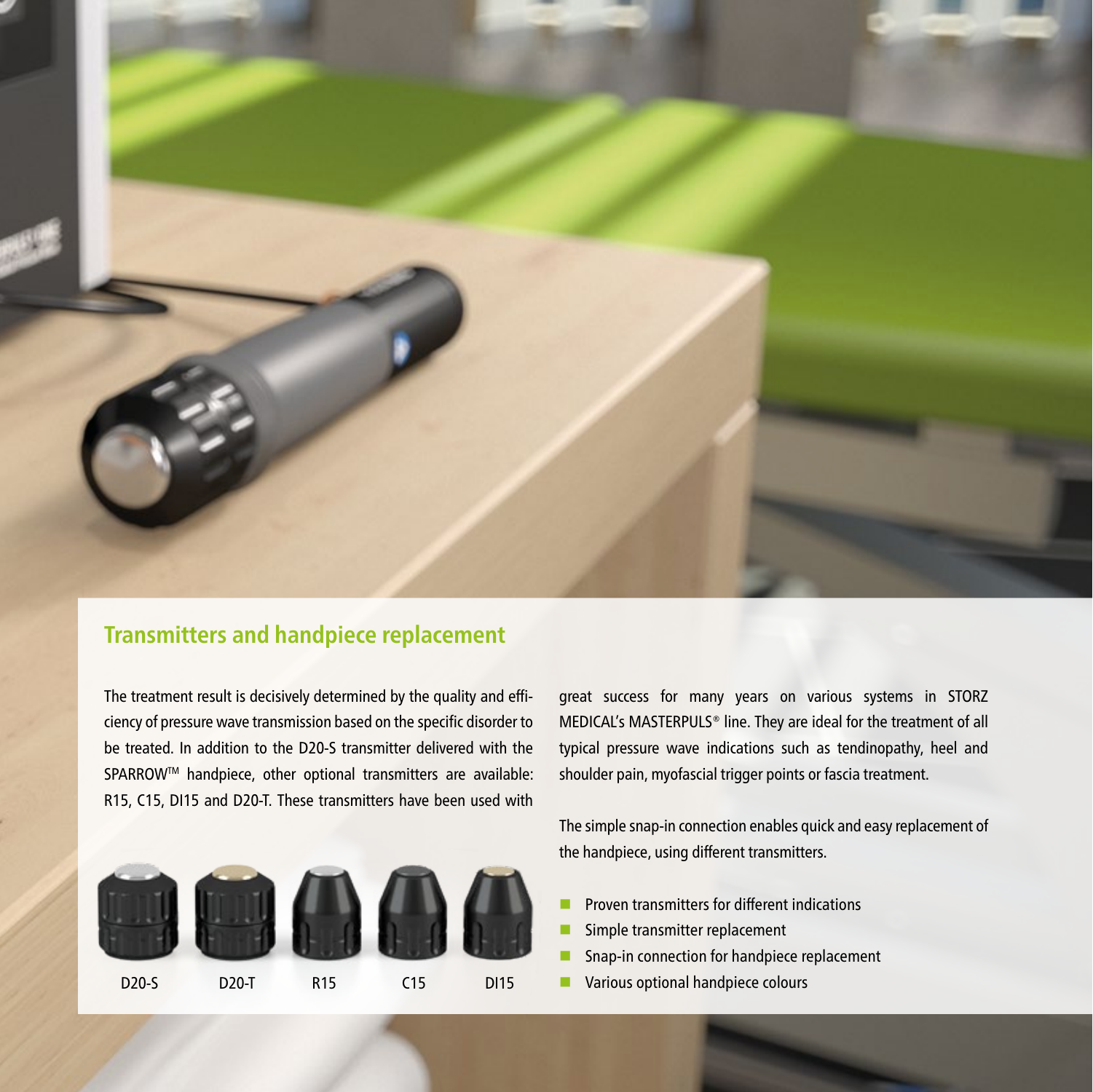

#### **Mode of action of radial pressure waves**

The mechanical action of pressure waves in tissue stimulates the nervous system and causes nitric oxide and other messenger substances to be released. The effects produced in this manner include improved metabolism and angiogenesis and the release of vascular endothelial growth factors. All these effects may eventually reduce chronic pain.

Typical indications:

- $\blacksquare$  Achillodynia
- $\blacksquare$  Calcific tendinitis
- $\blacksquare$  Lateral/medial epicondylitis
- $\blacksquare$  Plantar fasciitis
- $\blacksquare$  Patellar tendinitis
- $\blacksquare$  Tibial stress syndrome
- $\blacksquare$  Trochanteric tendinopathy
- Trigger points: cervical syndrome
- **n** Trigger points: dorsalgia
- **n** Trigger points: forearm muscles
- **n** Trigger points: lumbago
- Trigger points: shortened calf muscles
- $\blacksquare$  Trigger points: thigh adductors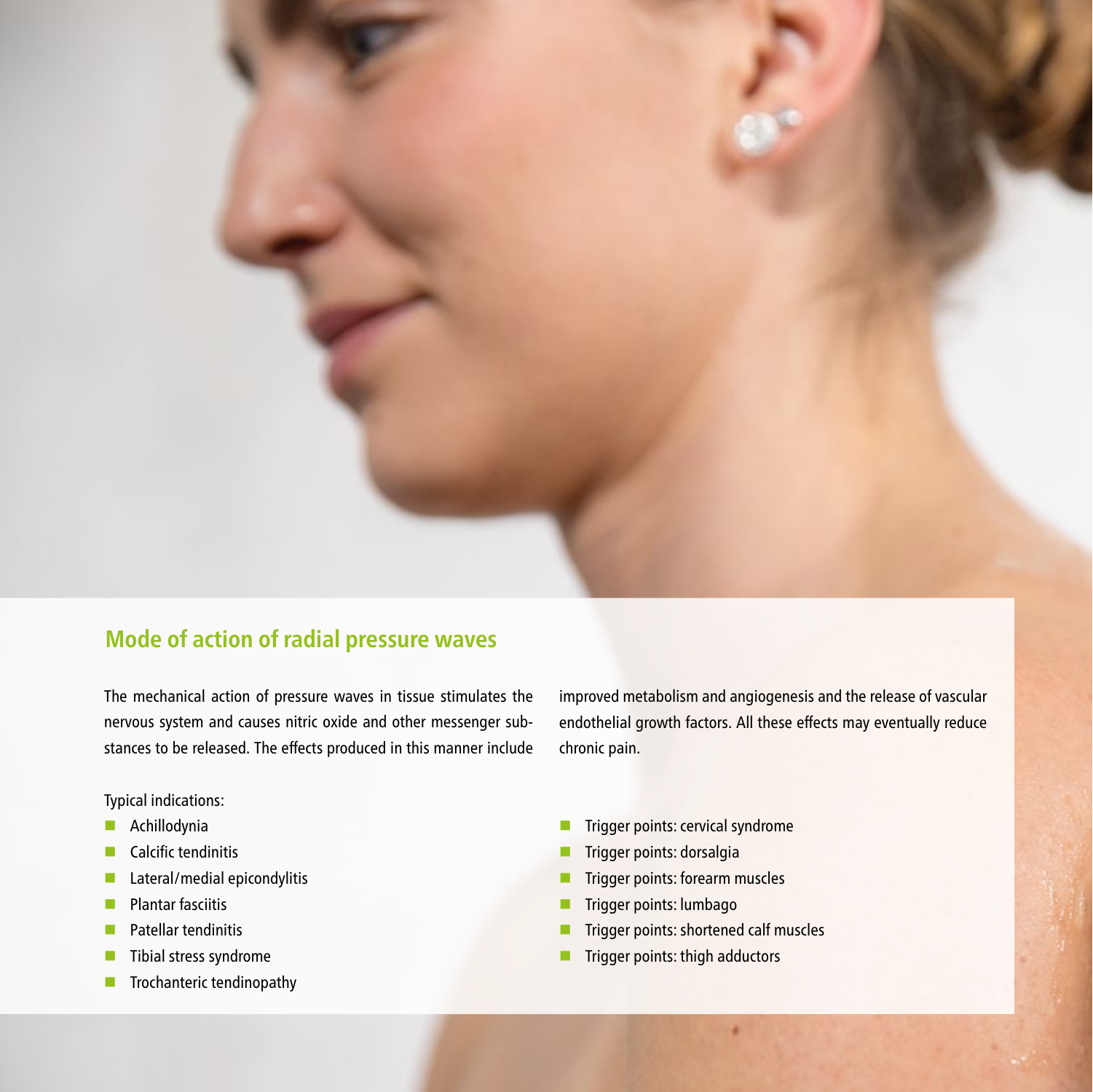## **Examples of indications for MASTERPULS® ONE**





Plantar fasciitis Lateral/medial epicondylitis

Trigger points: cervical syndrome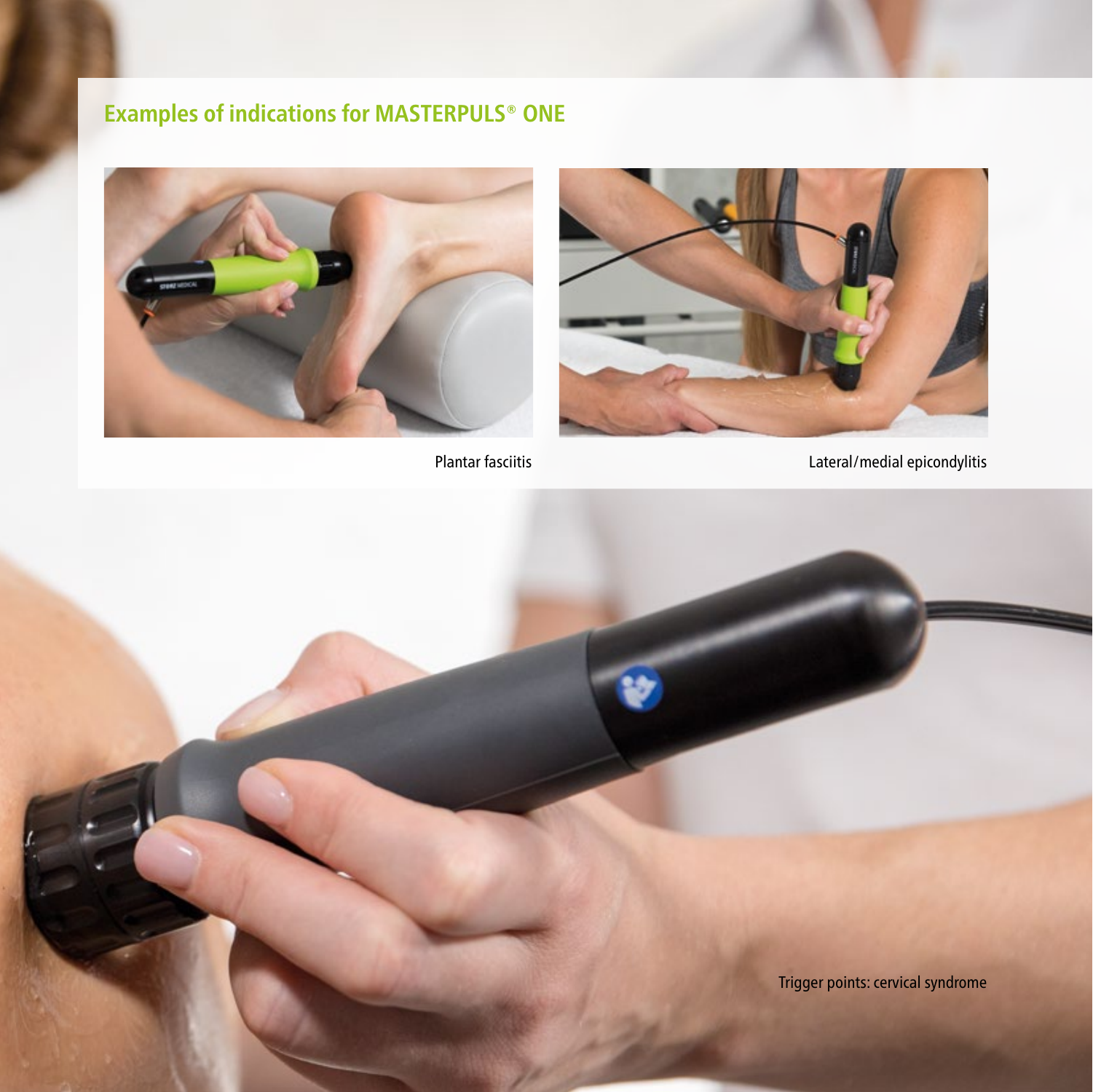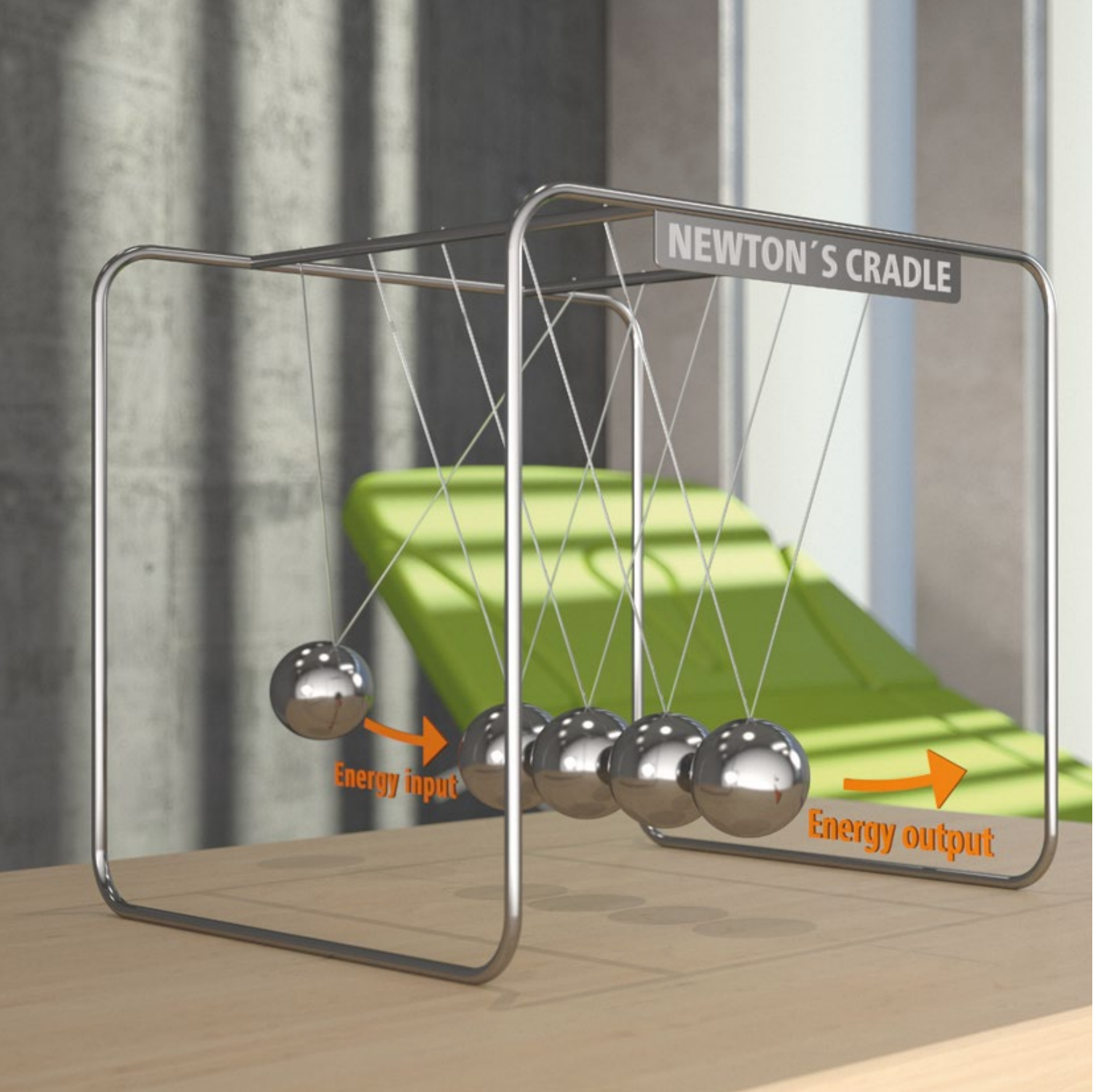### **Good to know: What are radial pressure waves?**

Radial pressure wave therapy is based on the law of »action and reaction« established by physicist Sir Isaac Newton in 1687.

In addition to focused shock waves, modern medicine also uses radial pressure waves. Physicist Sir Isaac Newton established his famous law of »action and reaction« as early as in 1687. The method of action of a ballistic pressure wave system is based exactly on the principle of linear momentum deduced from Newton's law. Mechan-



ical energy in the form of an acoustic pressure wave is transmitted effectively to the body tissue and, consequently, to the painful area by means of specially shaped metal or ceramic transmitters that can produce a healing effect. Radial pressure waves are a lower-cost alternative to manual therapy or other therapy procedures, especially in the treatment of musculoskeletal disorders.

Pressure waves are generated by the collision of solid bodies. A projectile is accelerated by compressed air to a speed of several metres per second (approx. 5 to 25 m/s) and then abruptly slowed down as it hits a transmitter. The elastically suspended transmitter is brought into direct contact with the patient's skin above the painful area, preferably using ultrasound coupling gel. The pressure wave created at the point of contact propagates radially inside the patient's body.